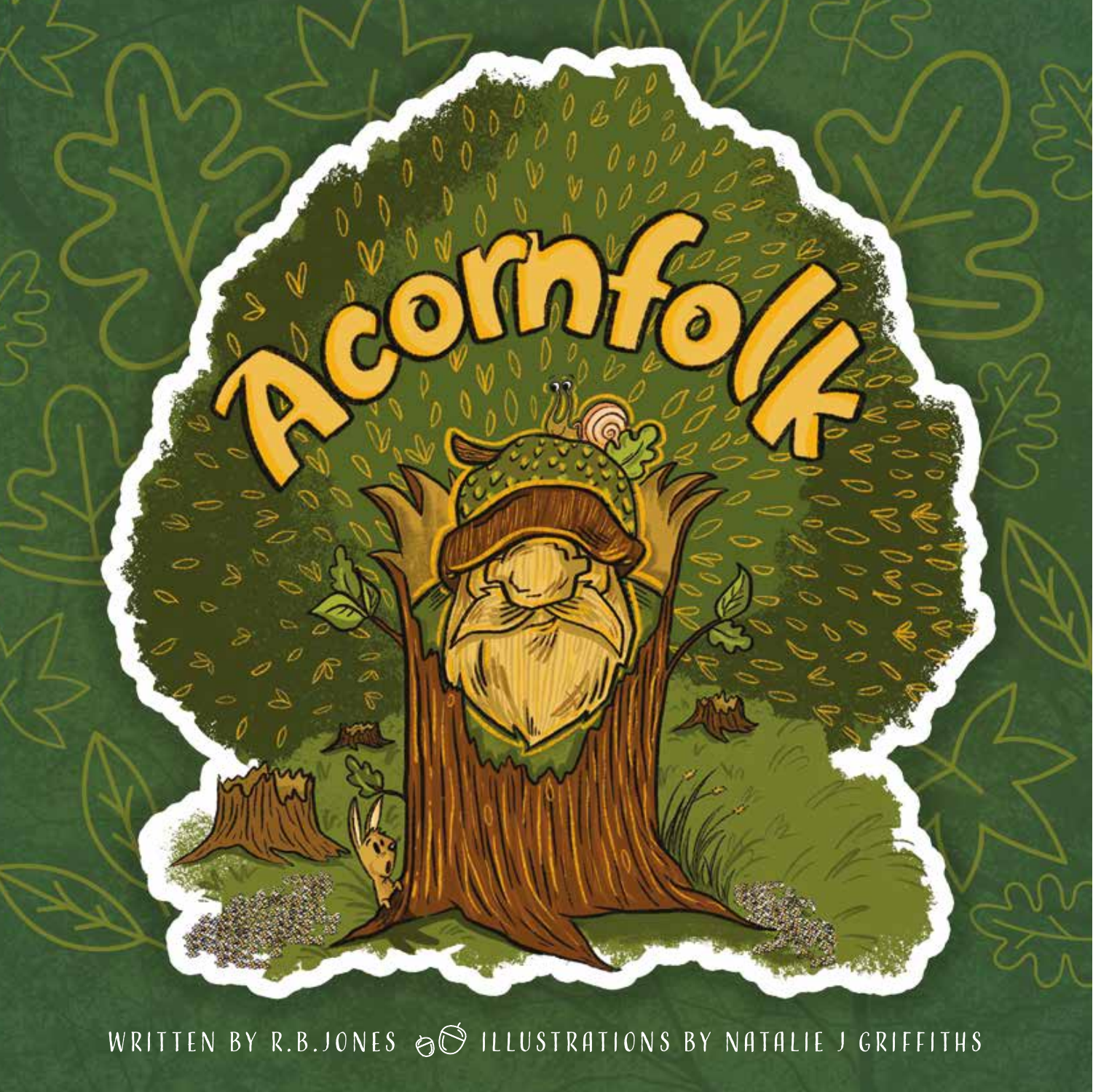

CHAPTER 1 - Acornfolk

Did you know that in every ancient wood across our green and wonderful land, there lives a guardian of the forest?

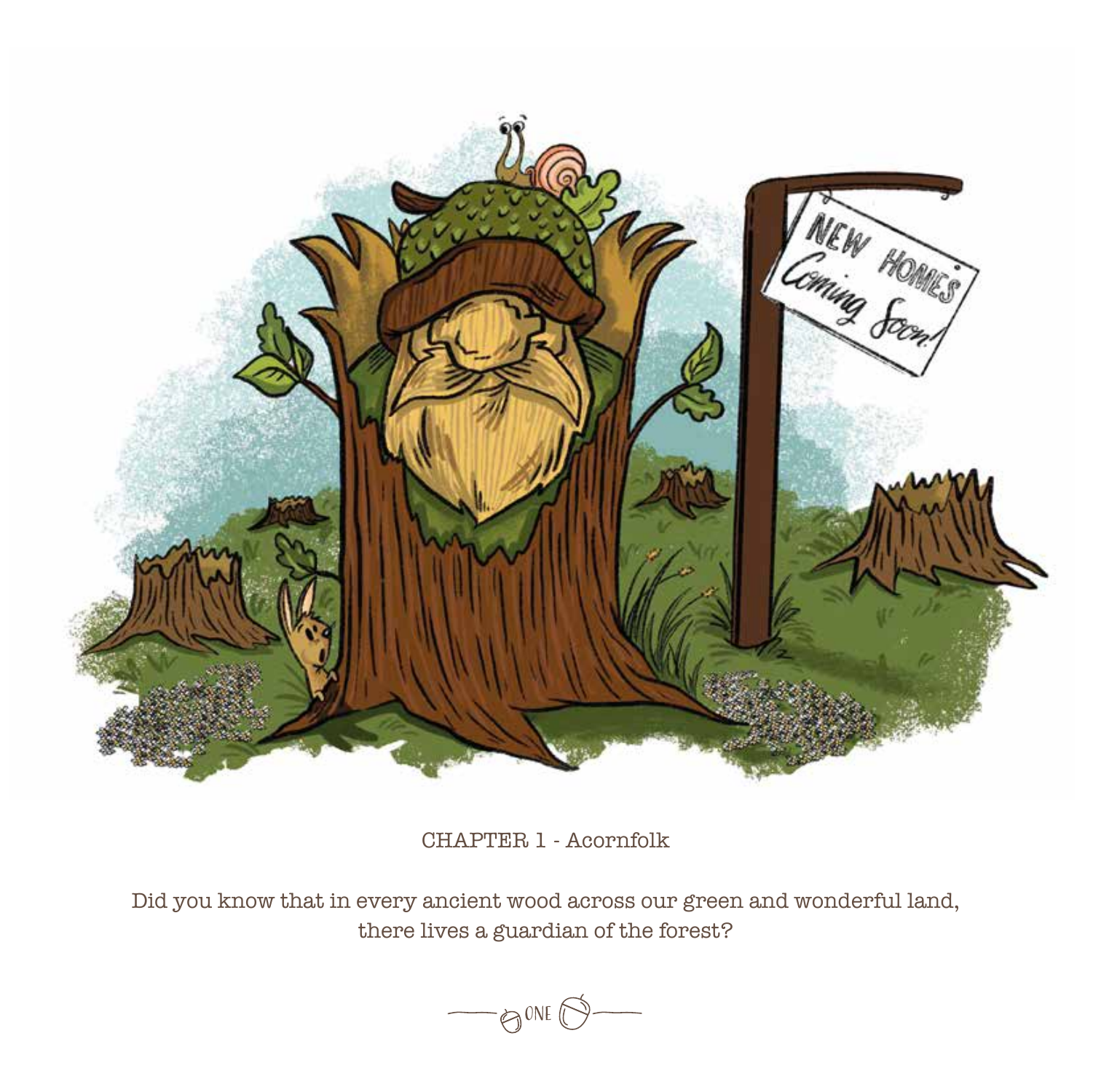Do not be surprised if you have never heard of these treefolk before; few remember these tiny woods people who guard and protect our forests.

Well, who are these wood dwellers, you are wondering? These woodsfolk are, and always have been, living in our forests and trees but you have probably never seen one.

Why? Well, firstly, they are roughly as tall as a four-year-old child. Secondly, though they do not fear human kind, they live on the edge of human notice. But if you have ever walked through a still and peaceful woodland and felt that prickling feeling on the back of your neck, the one where you feel that you aren't alone, that will most likely be one of the Acorn People.

Next, you will probably be wondering what the Acorn Folk look like. Well, their skin is like the bark of an oak tree, for they seem to have been hewn from the bark itself. They are dressed in the colours of the forest mantle: greens, browns and golden hues like the sunlight playing through the leaves of the trees on an autumnal morning. Their caps are festooned with oak leaves, giving them excellent cover as they wend their way through the trees and woodlands they call home. This camouflage, along with their quiet way of living in harmony with the natural rhythms of the forest world (a way of life that we, dear readers, have forgotten), makes them incredibly difficult to spot.

So the next time you're in the forest, keep a keen lookout and listen, ever so carefully, for a whisper through the trees. It might just be the wind but you may, just may, have been in the presence of the Acorn Folk.